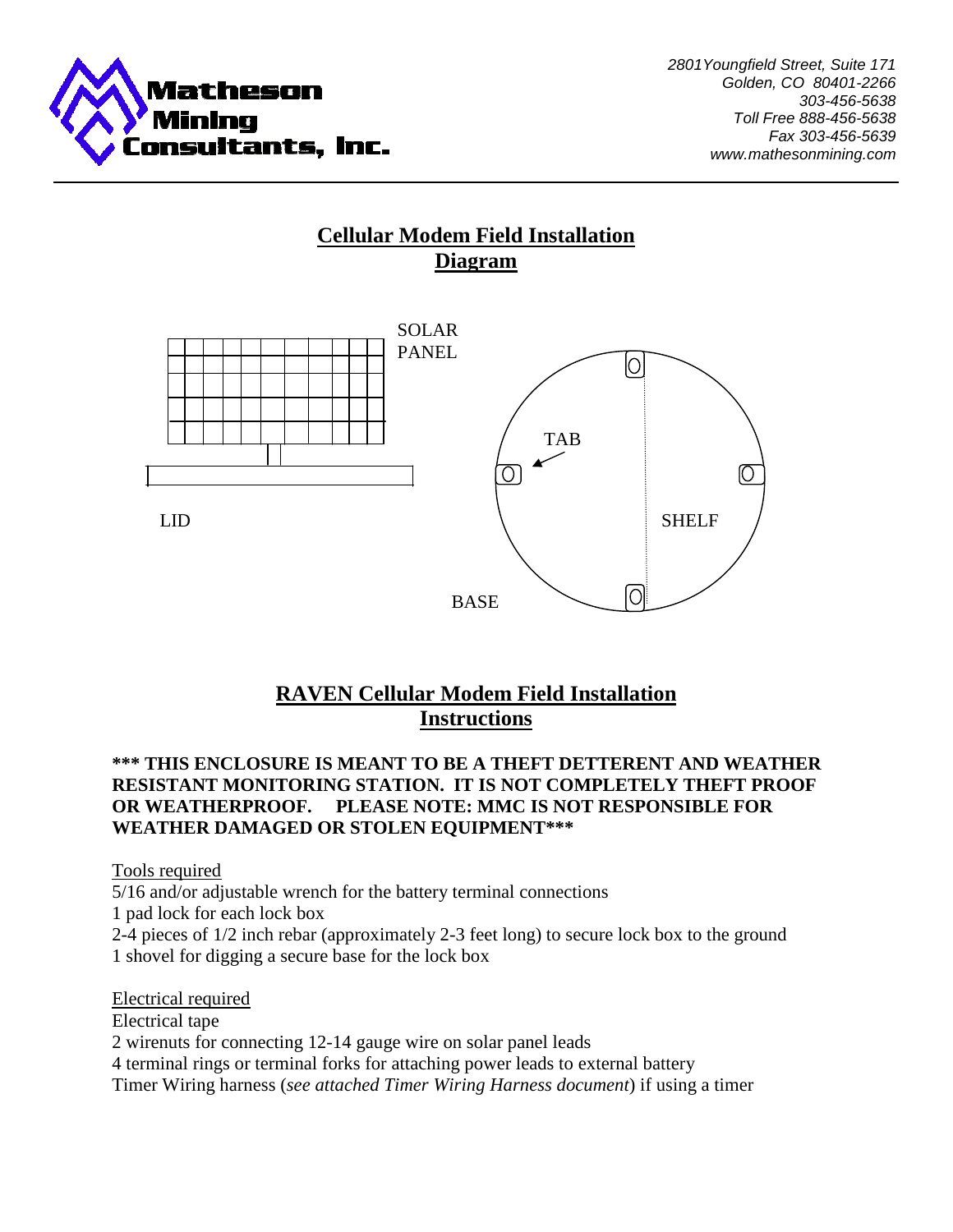## **Securing the lockbox base**

The lockbox is secured to the ground surface using the TABS or feet on the base. Your box has 4 TABS. The base should be positioned so the opening that allows for air overpressure monitoring is facing the source. It may be necessary to remove the shelf inside the base of the lockbox, if so remove the set screw holding the shelf and then remove the shelf.

The lockbox can be secured to the ground in one of two ways:

In rock or on concrete – secure the lockbox to the ground using  $\frac{1}{2}$  concrete anchors. Set the lockbox in its final position. Using the ½ hole tabs in the bottom of the lockbox for guides, drill a 3-4 inch hole with the rock drill and ½ bit (It may be easier to use the longer bit). Place the nut on the end of the bolt so you don't damage the threads when tapping the bolt into the rock or concrete. The geophone may be secured to the surface using a similar procedure with 3/8 inch concrete anchors.

In soil – secure the lockbox to the ground using 2-4 pieces of 3 foot long 1/2" or 3/8" rebar, depending on the size or your TABS.

# **Instantel Minimate Plus Setup**

Unpack the seismograph from the carrying case.

#### Placing the Geophone

If you are monitoring in soil, use the supplied 3 anchor screws to attach the geophone to the ground inside the lockbox base. If you have not removed the shelf inside the base you can do so at this point by removing the set screw. Point the arrow on the geophone toward the vibration source and firmly secure it to the ground. At this point you can place the shelf inside the base on which you will place the battery, seismograph and modem.

#### Placing the Seismograph

With the shelf in the base of the lockbox, place the Minimate Plus on the shelf toward the air overpressure monitoring hole and go ahead and attach the geophone to the GEO port.

#### Placing the linear microphone

If you are monitoring blasting, connect the linear microphone to the MIC port and push the end of the microphone through the hole in the base so that the microphone is just sticking outside the lockbox base. If you are not monitoring blasting there is no need to attach or use the linear microphone. Refer to the Minimate Plus user manual on how to disable the microphone when not in use.

#### Power System

The Lockbox can be used in three different power configurations. Solar Panel only, Battery backup only or Solar and Battery backup. Matheson Mining Consultants recommends using a small charge controller with the battery backup system and for longer monitoring periods a timer should be used to maintain backup battery integrity over the life of the project.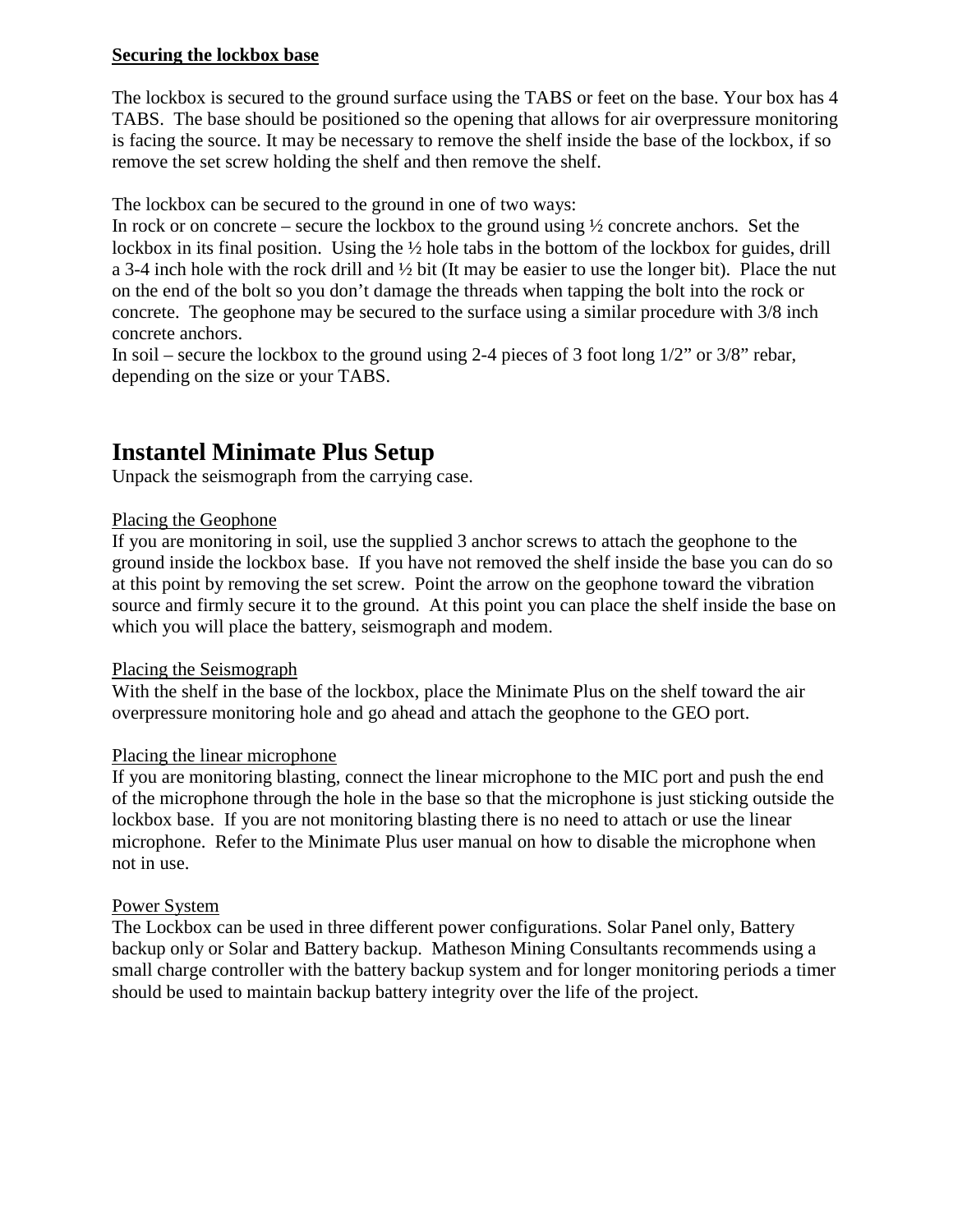## *Solar Panel Only*

In this configuration, the 10 watt solar panel supplies DC power  $(-18-22V)$  directly to the seismograph. The seismograph contains a voltage regulator that prevents the internal seismograph battery from being overcharged. An additional backup battery is not needed in this configuration. A modem is not used in this configuration.

## *External Battery Only*

This setup is typically not used because the external battery is used to power the modem and is not a backup for the seismograph except in special cases. The solar panel power leads are attached to the solar controller which is then connected to the battery. The power cable for the modem should be connected directly to battery for short term monitoring or to the timer for long term monitoring. Be aware that the modem will draw current from the battery constantly unless a timer is used.

## *Solar Panel and External Battery*

The power cable for the seismograph should be connected directly to the solar panel power leads upstream from the charge controller. The external battery is configured using the charge controller and/or timer. The solar panel power leads are attached to the solar controller which is then connected to the battery. The power cable for the modem should be connected directly to battery for short term monitoring or to the timer for long term monitoring.

#### *Power System Components*

#### Solar Panel - 10 Watt Module

Small solar panels are difficult to find online. Matheson Mining Consultants stocks 10 watt solar panels only as these are what we use in the Western United States to maintain batteries. You may need to obtain a larger solar panel depending on your monitoring location as the 10 watt panel may not adequately recharge your batteries.

To determine what type of solar insolation is in your area the following tool may be used. http://www.wholesalesolar.com/Information-SolarFolder/SunHoursUSMap.html

External Battery – Sealed Lead Acid Battery 35 amp-hour (\$86.99) and 20 amp-hour (\$82.99) batteries are available from Batteries Plus. http://www.batteriesplus.com/



Or you can order similar batteries online from a battery wholesaler such as batterywholesale.com http://www.batterywholesale.com/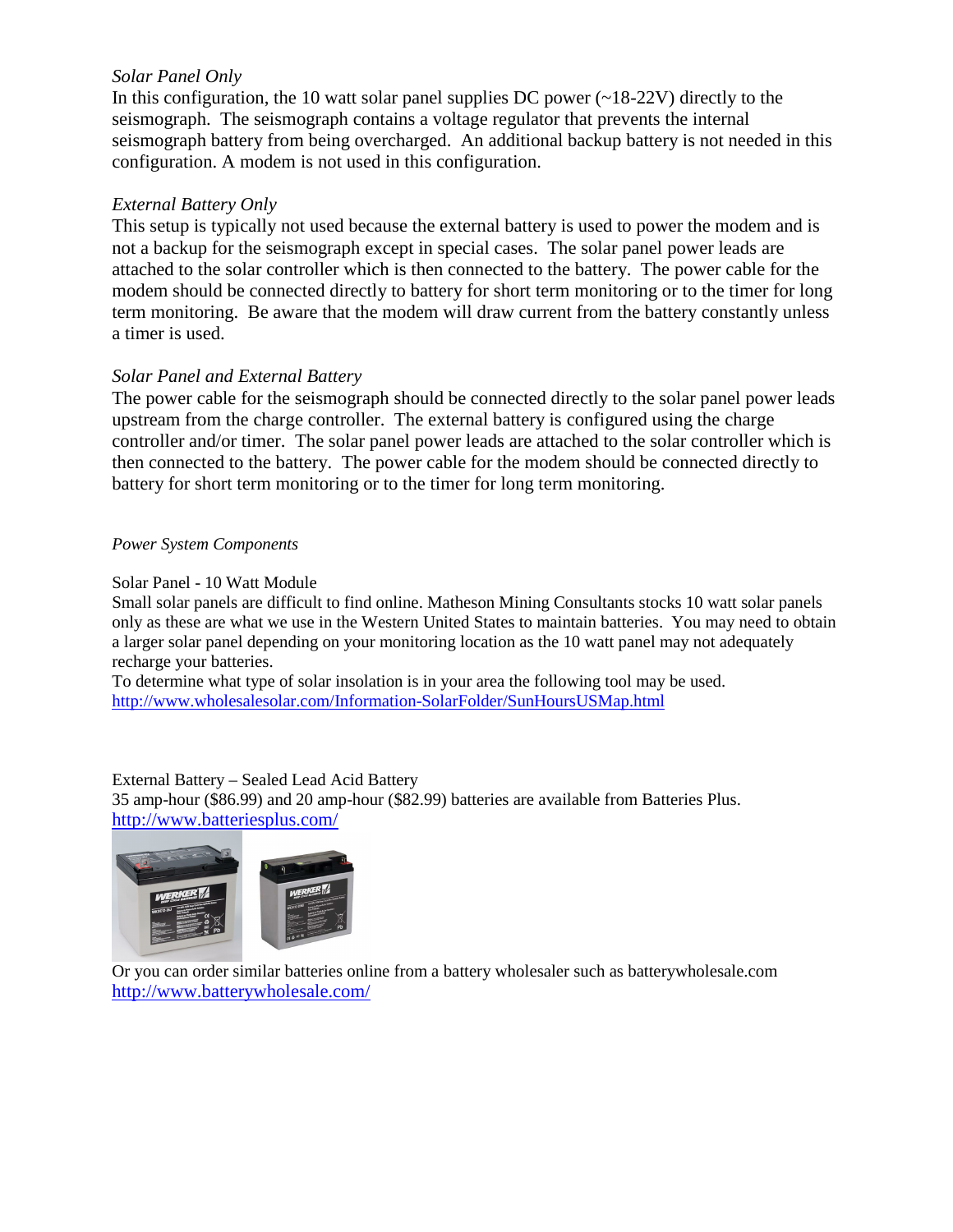#### *Charge Controller*

The charge controller is connected between the solar panel and the external battery and maintains a constant charge voltage into the battery. The solar panel output is typically 18V+ and this voltage can damage a 12 volt battery over time. The charge controller will assure longer battery life is recommended for any system that uses a backup battery. A small charge controller made by Morningstar is available to order online from many solar power resellers. Matheson Mining Consultants recommends and uses the following charge controller.



*Morningstar SG-4, 4.5 amp, 12 volt solar charge controller (\$30) Purchase http://www.solar-electric.com/sg-4.html Specifications http://lib.store.yahoo.net/lib/wind-sun/SunGuard.pdf User Manual http://lib.store.yahoo.net/lib/wind-sun/SunGuard-manual.pdf*

#### *Timer*

The Timer is used to typically used to turn the modem off when there are periods where monitoring is not taking place or when communications are unnecessary. The Flexcharge Programmable Timer (\$85) is the perfect tool to maintain longtime battery life.



*Purchase http://www.altestore.com/store/Enclosures-Electrical-Safety/Miscellaneous-Electrical-Parts/Switches/Timers/FlexCharge-Digital-DC-Timer/p2342/ Manual http://www.altestore.com/mmsolar/others/Flexcharge\_Manual\_Programable\_Timer.pdf Wiring Overview http://www.altestore.com/mmsolar/others/Flexcharge\_Overview\_Programable\_Timer.pdf*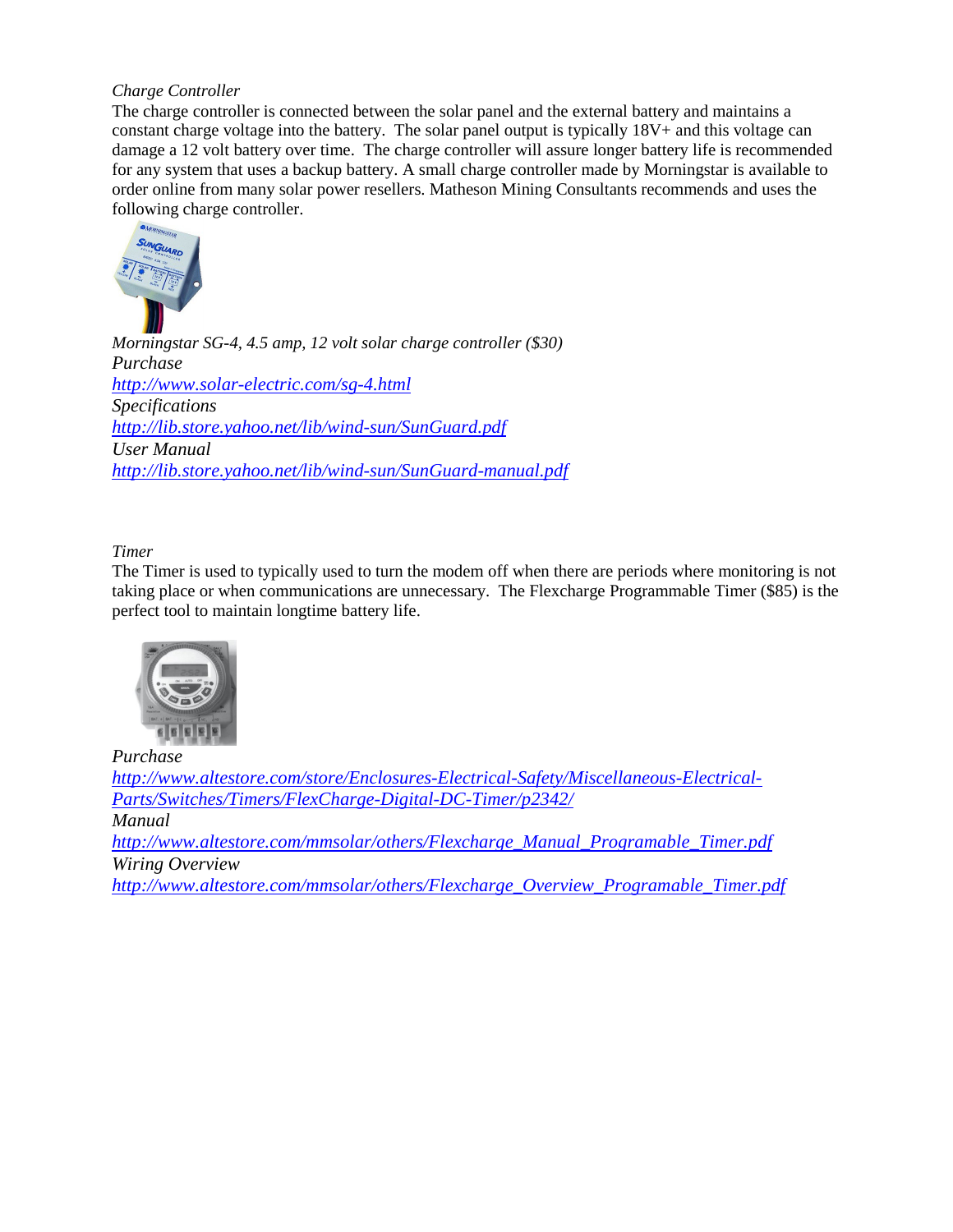## Installing the Battery & Charge Controller

Remove the battery from the box it was shipped in and place the battery on the shelf next to the seismograph. Open the charge controller and connect terminals rings or forks to the red and black wires on the charge controller so you can connect these wires to your battery terminals. Connect the power cables from the solar panel to the battery. The white cable connects to the positive (+) terminal of the battery which may be red and the black cable connects to the negative (-) terminal of the battery which will be black. Make sure the connections are tight.

## Placing the modem

Make sure you have a heavy duty plastic bag in which to store the modem, it will not function if gets wet. Connect the antenna cable protruding from the underside of the lockbox LID to the antenna connection on the modem. Connect the serial cable from the modem to the AUX port on the Minimate Plus. Connect the power cable to the modem coming from the battery or timer and seal the modem inside the plastic bag so that it cannot get wet in any way. The power light on the modem should come on indicating the modem has power.

## Power the seismograph

Connect the power cable directly to the solar panel leads using 2 wirenuts. The red charge light should illuminate on the seismograph. If the red light does not illuminate you most likely have the polarity reversed.

## **Checking the seismograph**

With everything connected, you can now start the monitoring on the seismograph. You may want to TEST the geophone and/or microphone connection and setup by pressing the test button on the seismograph. If anything is not properly connected the LCD will read Check –followed by the channel. GEO, TRAN OR VERT indicate vibration channels and you may have to replant the geophone to get a level monitoring position. Check-Mic indicates the linear microphone is not properly connected.

#### **Checking the modem**

The modem has four indicator lights on the front panel. These lights from left to right are: Network, Signal, Activity, Power.

For proper operation the lights should be as follows:

Power – the light should always be solid green when the modem has power.

Network – the light should be solid green. If the light is flashing you haven't connected to the network yet or there is a problem with the cellular signal.

Signal – the light should be solid green or flashing rapidly. A solid light indicates a very strong cellular signal. The light will flash more slowly as signal decreases until the light fails to blink indicating no signal. If this occurs you will need to move the entire setup to an area with better cellular signal.

## **Aiming the Solar Panel**

The solar panel should be aimed as to capture the position of the sun at its highest solar gain (typically from 10am – 2pm). This will allow the panel to recharge the battery daily.

## **FINALLY MAKE SURE THE LOCKBOX IS LOCKED WITH A PAD LOCK. WE CANNOT BE RESPONSIBLE FOR STOLEN EQUIPMENT.**